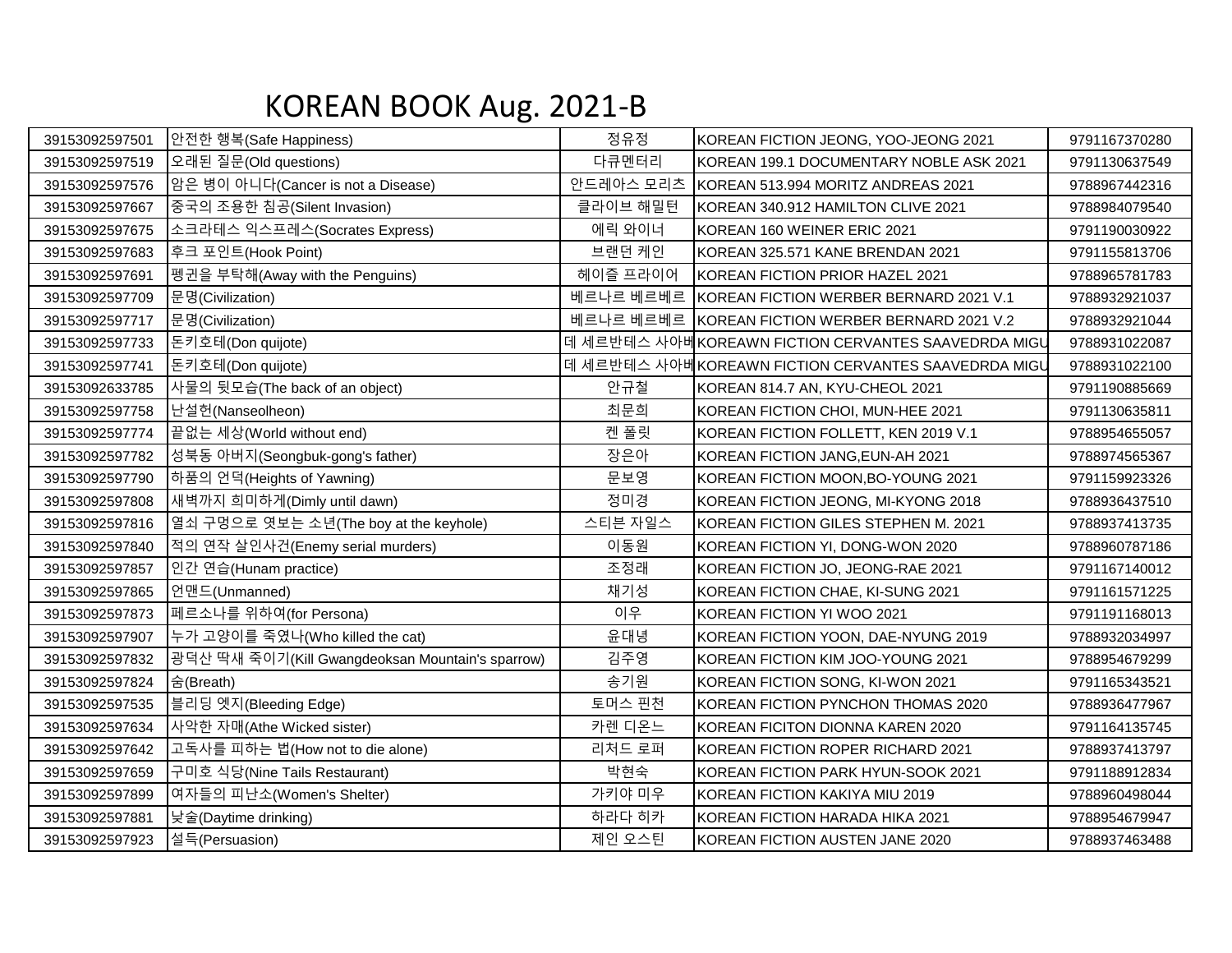| 39153092597915 | 노생거 사원(Northanger Abbey)                              | 제인 오스틴    | KOREAN FICTION AUSTEN JANE 2020                        | 9788937463631 |
|----------------|-------------------------------------------------------|-----------|--------------------------------------------------------|---------------|
| 39153092597527 | 맨스필드 파크(Mansfield Park)                               | 제인 오스틴    | KOREAN FICTION AUSTEN JANE 2021                        | 9788937463662 |
| 39153092597956 | 에마(Emma)                                              | 제인 오스틴    | KOREAN FICTION AUSTEN JANE 2020                        | 9788952777140 |
| 39153092598046 | 뉴 그럽 스트리트(New Grub Street)                            | 조지 기싱     | KOREAN FICTION GISSING GEORGE 2021                     | 9791196893934 |
| 39153092597931 | 인간 실격(Disqualification of human beings)               | 다자이 오사무   | KORAN FICTION DAZAI OSAMU 2021                         | 9788937461033 |
| 39153092597964 | 펠리시아의 여정(Felicia's Journey)                           | 윌리엄 트레버   | KOREAN FICTION TREVOR WILLIAM 2021                     | 9788954679749 |
| 39153092597998 | 소년시절(Boyhood)                                         | 레프 톨스토이   | KOREAN FICTION TOLSTOY LEO 2021                        | 9791170360513 |
| 39153092597980 | 유년시절(Childhood)                                       | 레프 톨스토이   | KOREAN FICTION TOLSTOY LEO 2021                        | 9791170360520 |
| 39153092598038 | 밤으로의 긴 여로(Long Day's Journey into Night)              | 유진 오닐     | KOREAN FICTION SIGONGSA O'NEILL EUGENE                 | 9788952762665 |
| 39153092598004 | 비전(A Vision)                                          |           | │윌리엄 버틀러 예이츼KOREAN FICTION SIGONGSA BUTLER YEATS WILLI | 9788952768339 |
| 39153092597949 | 마음은 외로운 사냥꾼(The Heart is a Lonely Hunter)             | 카슨 매컬러스   | KOREAN FICTION SIGONGSA McCULLERS CARSON               | 9788952770868 |
| 39153092598012 | 목신판(Pan)                                              | 크투트 함순    | KOREAN FICTION SIGONGSA HAMSUN KNUT                    | 9788952771209 |
| 39153092598020 | 인간의 대지(Terre des hommes)                              |           | 앙투안 드 생텍쥐페리 KOREAN FICTION SIGONGSA SAINT-EXUPERY ANT( | 9788952771698 |
| 39153092598475 | 버림받은 마녀(Poor Unfortunate Soul)                        | 세레나 발렌티노  | KOREAN YA FIC VALENTINO SERENA V.3                     | 9791196453138 |
| 39153092597972 | 셰익스피어 4대 비극(Hamlet, Othello,King Lear, Macbeth)       | 윌리엄 셰익스피어 | KOREAN 842 SHAKESPEARE WILLIAM 2020                    | 9791186809747 |
| 39153092598053 | 인문학 브런치 카페(Humanities brunch café)                    | 임재성       | KOREAN 001.3 YIM, JAE-SUNG 2015                        | 9788993734652 |
| 39153092598376 | 컨슈머 인사이트(Consumer Insight)                            | 김현식       | KOREAN 325.581 KIM, HYUN-SIK 2021                      | 9791164160853 |
| 39153092598350 | 오늘부터 수승화강(From today on)                              | 이승헌       | KOREAN 512.57 YI, SEUNG-HEON 2021                      | 9788956994147 |
| 39153092598343 | 시장을 풀어낸 수학자(The Man who solved the Market)            | 그레고리 주커만  | KOREAN 327.8 ZUKERMAN GREGORY 2021                     | 9791135498961 |
| 39153092598335 | 슈퍼개미의 왕초보 주식수업(Super ant's novice stock class)        | 이정윤       | KOREAN 327.856 YI, JEONG-YUN 2021                      | 9791191328165 |
| 39153092598327 | 세도나 메서드(The Sedona Method)                            | 헤일 도스킨    | KOREAN 189 DWOSKIN HALE 2021                           | 9788925588605 |
| 39153092598319 | 인생이 묻고, 톨스토이가 답하다(Life asks, Tolstoy answers)         | 이희인       | KOREAN 199.8 YI, HEE-IN 2019                           | 9788970656724 |
| 39153092598210 | 지적인 현대인을 위한 지식 편의점(문학,인간의 생애편(Knowle                  | 이시한       | KOREAN 001.3 YI, SHI-HAN 2021                          | 9788965964421 |
| 39153092598202 | 지적인 현대인을 위한 지식 편의점-생각하는 인간편(Knowledge                 | 이시한       | KOREAN 001.3 YI, SHI-HAN 2020                          | 9788965963851 |
| 39153092598194 | 오늘부터 조금씩 제로 웨이스트(Starting today, little by little, ze | 장서영       | KOREAN 539.9 JANG, SEO-YOUNG 2021                      | 9788986022315 |
| 39153092598186 | 우리는 중년의 삶이 재밌습니다(We enjoy our middle-aged live        | 안은영       | KOREAN 818 AN, EUN-YOUNG 2021                          | 9791189533533 |
| 39153092598251 | 워런 버핏 바이블 2021(Warren Buffett Bible 2021)             | 이건        | KOREAN 327.8 YI GOON 2021                              | 9791188754410 |
| 39153092598293 | 오래된 지혜(Lessons from a third grade dropout)            | 릭 릭스비     | KOREAN 199.1 RIGSBY RICK 2021                          | 9791191347166 |
| 39153092598236 | 플랫폼 경제와 공짜 점심(Platform economy and such thing as      | 강상호       | KOREAN 325.555 GANG, SEONG-HO 2021                     | 9791158741198 |
| 39153092598285 | 사는게 정답이 있으려나?(Is there an answer to living?)          | 아이유       | KOREAN 199.1 IU 2021                                   | 9791191393156 |
| 39153092598269 | ┃생각이 돈이 되는 순간(The creative curve)                     | 앨런 가넷     | KOREAN 325.04 GANNETT ALLEN 2021                       | 9788925565163 |
| 39153092598160 | 진해의 벚꽃(Cherry blossoms in Jinhae)                     | 다케쿠니 도모야스 | KOREAN 911.88 TAKEKUNI TOMOYASU 2019                   | 9788963572208 |
| 39153092598152 | 행복 시크릿(Happiness Secret)                              | 류창장       | KOREAN 199.1 LIU ZHANGJIANG 2021                       | 9788972773504 |
| 39153092598145 | 수학의 쓸모(AIQ)                                           | 닉 폴슨      | KOREAN 410.4 POLSON NICHOLAS G. 2021                   | 9791165210991 |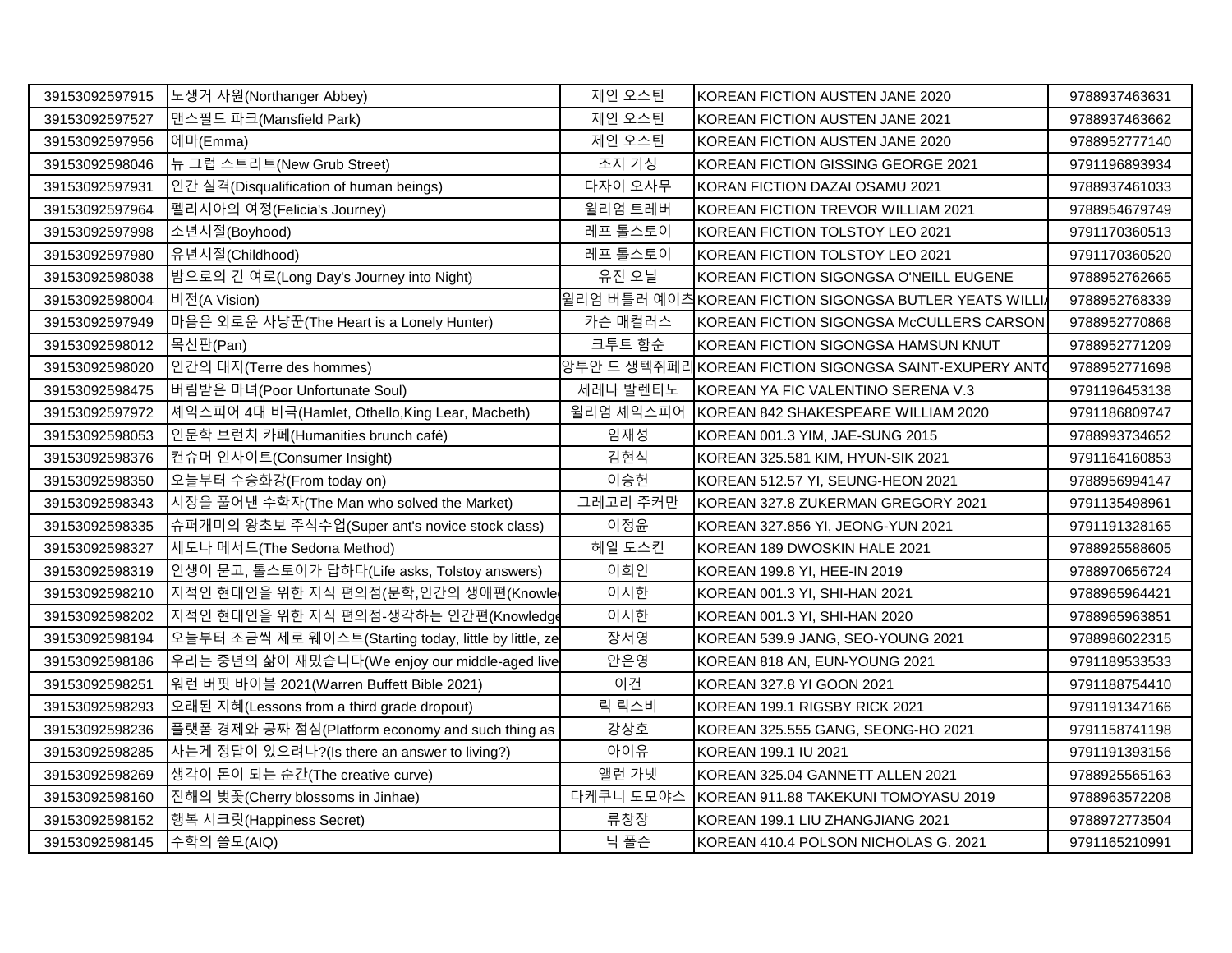| 39153092598129 | 냄새의 심리학(Alles Geruchssache)                       | 베티나 파우제    | IKOREAN 180 PAUSE BETTINA M. 2021        | 9791191013207 |
|----------------|---------------------------------------------------|------------|------------------------------------------|---------------|
| 39153092598137 | 때님이 기가 세요(Your daughter is strong)                | 하말넘많       | KOREAN 818 HAMALNUMMAN 2021              | 9791191393170 |
| 39153092598111 | 철학자의 아틀리에(Atelier the Philosopher)                | 이택광        | KOREAN 104 YI, TAEK-KWANG 2021           | 9791160806564 |
| 39153092598103 | 나는 꿈이 있어 멈추지 않는다(I have a dream)                  | 권혜영        | KOREAN 325.21 KWON, HYE-YOUNG 2021       | 9791196729097 |
| 39153092598087 | 성장하는 오십은 늙지 않는다(Growing 50 doesn't age)           | 정미숙        | KOREAN 199.1 JEONG, MI-SOOK 2021         | 9791190826594 |
| 39153092598061 | 내 마음을 나도 모를때(When I don't know how I feel)        | 양재진        | KOREAN 189.2 YANG, JAE-JIN 2021          | 9788950994761 |
| 39153092598079 | 간디 자서전(Gandhi)                                    | 마하트마 간디    | KOREAN 340.99 GANDHI MOHANDAS 2020       | 9788931021196 |
| 39153092598095 | 의식이라는 꿈(Sweet Dreams)                             | 대니얼 데닛     | KOREAN 511.1813 DENNETT DANIEL 2021      | 9791166890215 |
| 39153092598392 | 우리집 수납 정리의 기술(The art of housekeeping)            | 김희연        | KOREAN 595.4 KIM, HEE-YEON 2020          | 9791163381143 |
| 39153092598368 | 마시멜로(Marshmallow)                                 | 김소우        | KOREAN 594.71 KIM, SO-WOO 2020           | 9791164261048 |
| 39153092598400 | 그러라 그래(Let them do it)                            | 양희은        | KOREAN 818 YANG HEE-EUN 2021             | 9788934984979 |
| 39153092598301 | 요즘 제주(JeaJu)                                      | 염관식        | KOREAN 981.19 YEOM, KWAN-SIK 2021        | 9788925588414 |
| 39153092598228 | 말랑기타(Soft Guitar)                                 | 전무진        | KOREAN 677.43 JEON, MU-JIN 2021 V.1      | 9791189598143 |
| 39153092598244 | ┃메타버스가 만드는 가상경제 시대가 온다(Metaverse)                 | 최형욱        | KOREAN YA 331.5412 CHOI, HYUNG-WOOK 2021 | 9791160076097 |
| 39153092598384 | 지금 너에게 필요한 말들(Things you need now)                | 정동완        | KOREAN YA 331.233 JEONG, DONG-WAN 2021   | 9791158741181 |
| 39153092598434 | 이상기후에서 살아남기 1(Survive in more extreme weath       | 곰돌이        | KOREAN JV GRAPHIC GOMDOLY 2021 V1        | 9788937847318 |
| 39153092598426 | 이상기후에서 살아남기 2(Survive in more extreme weath       | 곰돌이        | KOREAN JV GRAPHIC GOMDOLY 2021 V2        | 9788937847325 |
| 39153092598483 | 아홉살 성교육 사전-여자아이 몸(Nine-year-old sex education c   | 손경이        | KOREAN JV 598.5 SON, KYOUNG-I 2020       | 9791130629780 |
| 39153092598574 | 아홉살 성교육 사전-여자아이 마음(Nine-year-old sex educatior    | 손경이        | KOREAN JV 598.5 SON, KYOUNG-I 2020       | 9791130629797 |
| 39153092598509 | ┃아홉살 성교육 사전-남자아이 몸(Nine-year-old sex education d  | 손경이        | KOREAN JV 598.5 SON, KYOUNG-I 2020       | 9791130628158 |
| 39153092598517 | 아홉살 성교육 사전-남자아이 마음(Nine-year-old sex educatior    | 손경이        | KOREAN JV 598.5 SON, KYOUNG-I 2020       | 9791130628165 |
| 39153092598566 | 열세살에 마음 부자가 된 키라(Kira, who became rich at the age | 보도 새퍼      | KOREAN JV FIC SCHAFER BODO 2021          | 9788950957704 |
| 39153092598616 | 추리 천재 엉덩이 탐정(Genius detective)                    | 트롤         | KOREAN JV FICTION TROLL 2020 V. 1        | 9788937838750 |
| 39153092598608 | 이사도라 문, 파자마 파티를 하다(Isadora Moon)                  | 해리엇 먼태스터   | KOREAN JV FICTION MUNCASTER HARRIET V.9  | 9788950983888 |
| 39153092598541 | 모르티나(Mortina)-좀비 소녀의 오싹한 핼러윈 축제                   | 바르바라 칸티니   | KOREAN JV FIC CANTINI BARBARA V.1        | 9788927193043 |
| 39153092598558 | 모르티나(Mortina)-아슬아슬 저택과 수상한 초대장                    | 바르바라 칸티니   | KOREAN JV FIC CANTINI BARBARA V.2        | 9788927193043 |
| 39153092598525 | 모르티나(Mortina)-기억을 잃어버린 유령 소년                      | 바르바라 칸티니   | KOREAN JV FIC CANTINI BARBARA V.3        | 9788927193043 |
| 39153092598533 | 모르티나(Mortina)-신비한 호수와 마법의 물약                      | 바르바라 칸티니   | KOREAN JV FIC CANTINI BARBARA V.4        | 9788927193043 |
| 39153092598491 | 모두가 원하는 아이(A child that everyone wants)           | 위해준        | KOREAN JV FIC WI, HAE-JUN 2021           | 9788901250991 |
| 39153092598459 | 올리비아& 올리버(Olivia & Oliver)                        | 안네 소피 알레르만 | KOREAN JE ALLERMANN ANNE SOFIE 2021      | 9788984889873 |
| 39153092598467 | 쉿!(Hush)                                          | 다비드 칼리     | KOREAN JE CALI DAVIDE 2021               | 9788962193404 |
| 39153092598582 | 또르의 첫인사(Thores'f first greeting)                  | 토리고에 마리    | KOREAN JE TORIGOE MARI 2019              | 9788984882898 |
| 39153092598418 | 딸에게 보내는 노래(A song to my daughter)                 | 유희열        | KOREAN JE YU, HEE-YEOL 2019              | 9788936455361 |
| 39153092598442 | 꼬마 종지(Little small bowl)                          | 아사노 마스미    | KOREAN JE ASANO MASUMI 2021              | 9791197450112 |